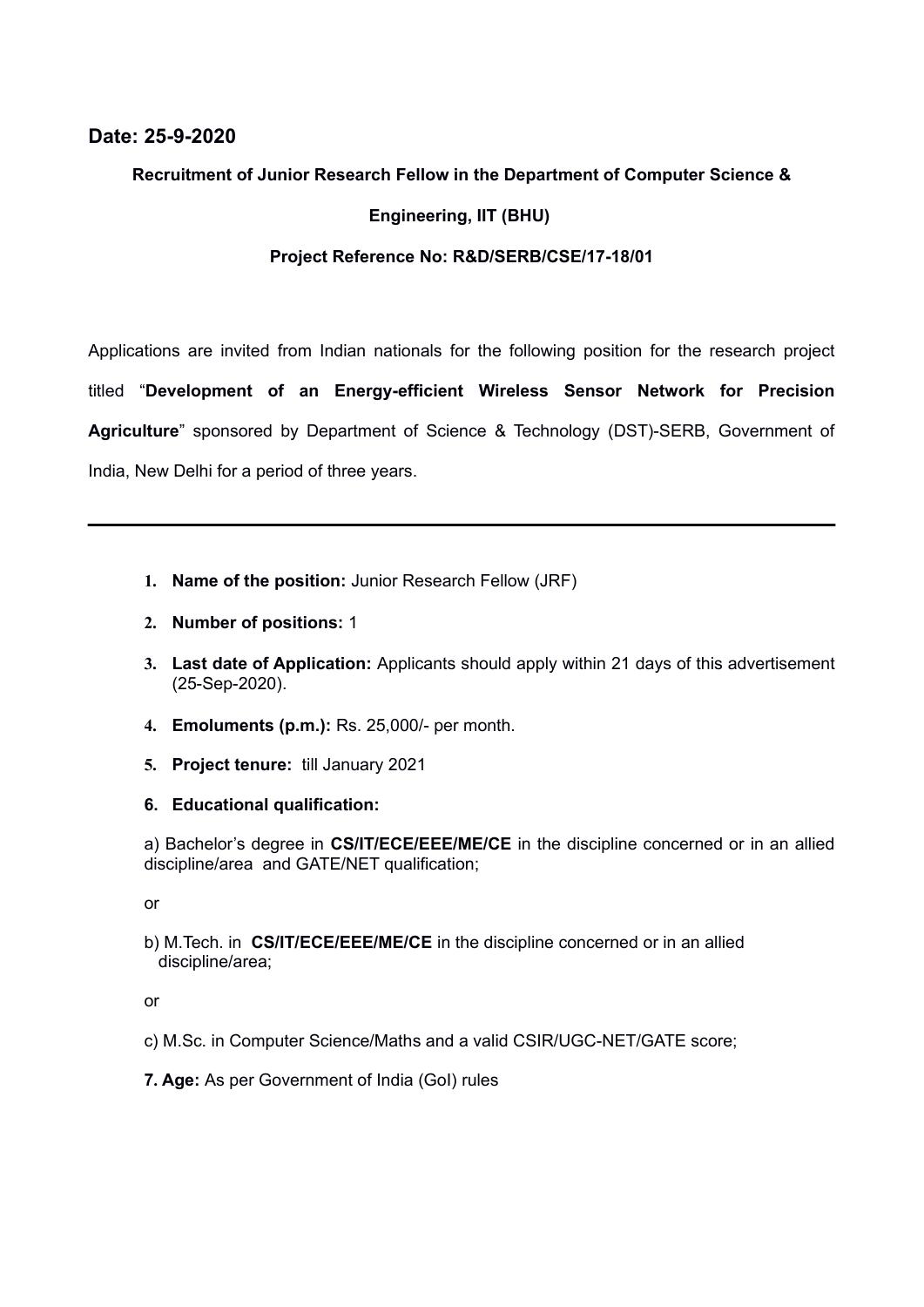#### **Application Procedure:**

Make a singe PDF file (Application form and all relevant qualification certificates & marksheets, experience certificate, age proof, and others) and Mail it to the following mail id "hariprabhat.cse@iitbhu.ac.in" with subject line JRF-August2020. **Note:** No hard copy is required. You need to show all the original documents at the time of the interview.

#### **General Terms and Conditions:**

- **1.** The position is purely temporary and is coterminous with the project.
- **2.** The PI has the discretion to restrict the number of candidates to be called for

interview to a reasonable limit on the basis of qualifications and experience higher

than the minimum prescribed in the advertisement.

- **3.** Only shortlisted candidates will be communicated to appear in the interview and no other communications in this regard will be entertained.
- **4.** The candidate is expected to join immediately, if selected.
- **5.** No TA/DA will be paid for attending the interview.

#### **Please feel free to contact me in case of any query:**

 Dr Hari Prabhat Gupta (PI), Assistant Professor, Department of Computer Science & Engineering, Indian Institute of Technology (BHU) Varanasi 221005 (U.P.) INDIA Email ID: hariprabhat.cse@iitbhu.ac.in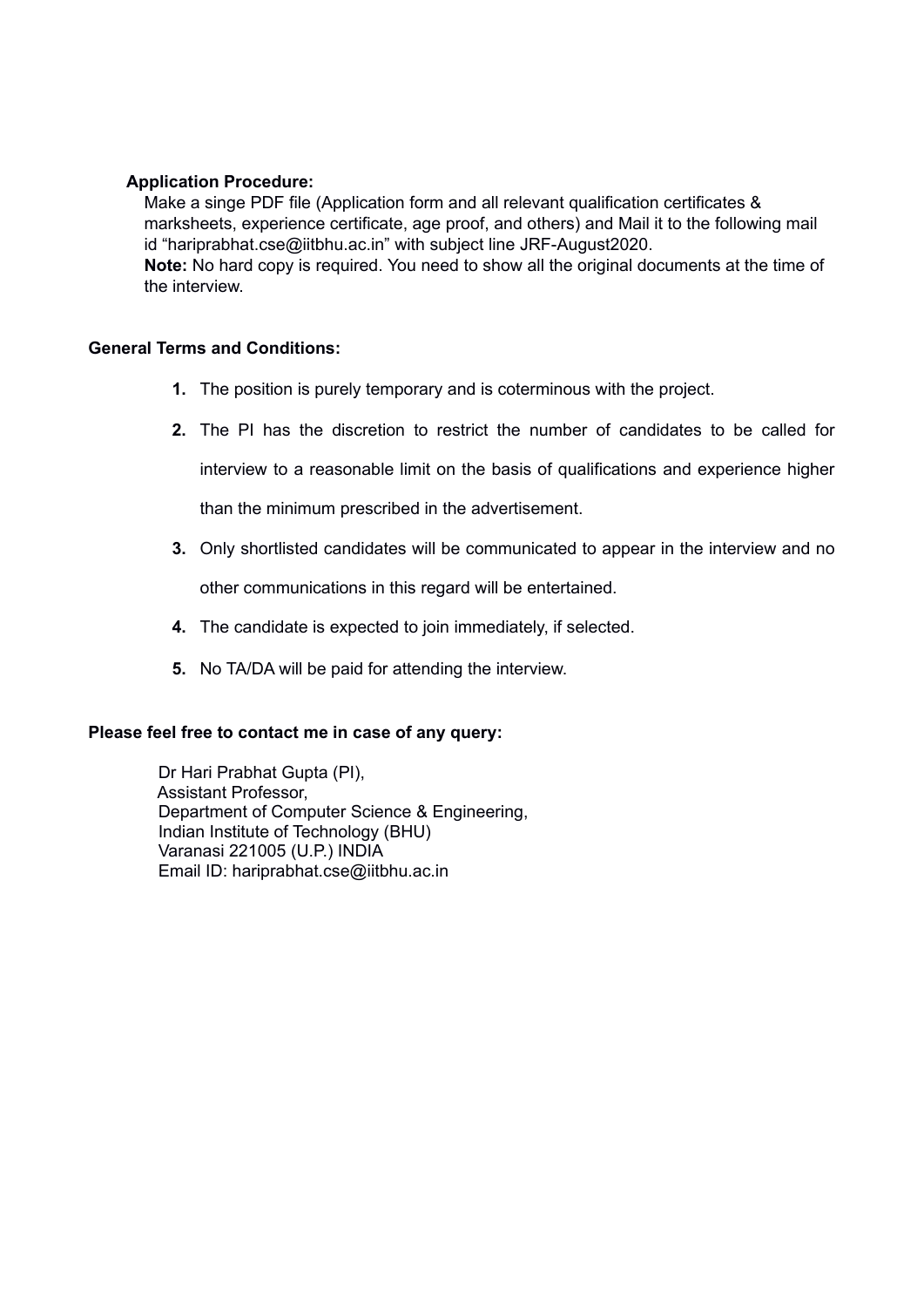# **Application Form**

#### **Personal details:**

| <b>Name</b>                   |  |
|-------------------------------|--|
| Father's name                 |  |
| Mother's name                 |  |
| E-mail                        |  |
| Phone No.                     |  |
| Date of Birth                 |  |
| <b>Permanent Address</b>      |  |
| <b>Correspondence Address</b> |  |

### **Details of Education Qualification**

| Qualification    | <b>University/Board</b> | Year of<br>passing | Percentage<br>/CGPA | <b>Subject</b> |
|------------------|-------------------------|--------------------|---------------------|----------------|
| 10 <sub>th</sub> |                         |                    |                     |                |
| 12th             |                         |                    |                     |                |
| B.Tech./B.E.     |                         |                    |                     |                |